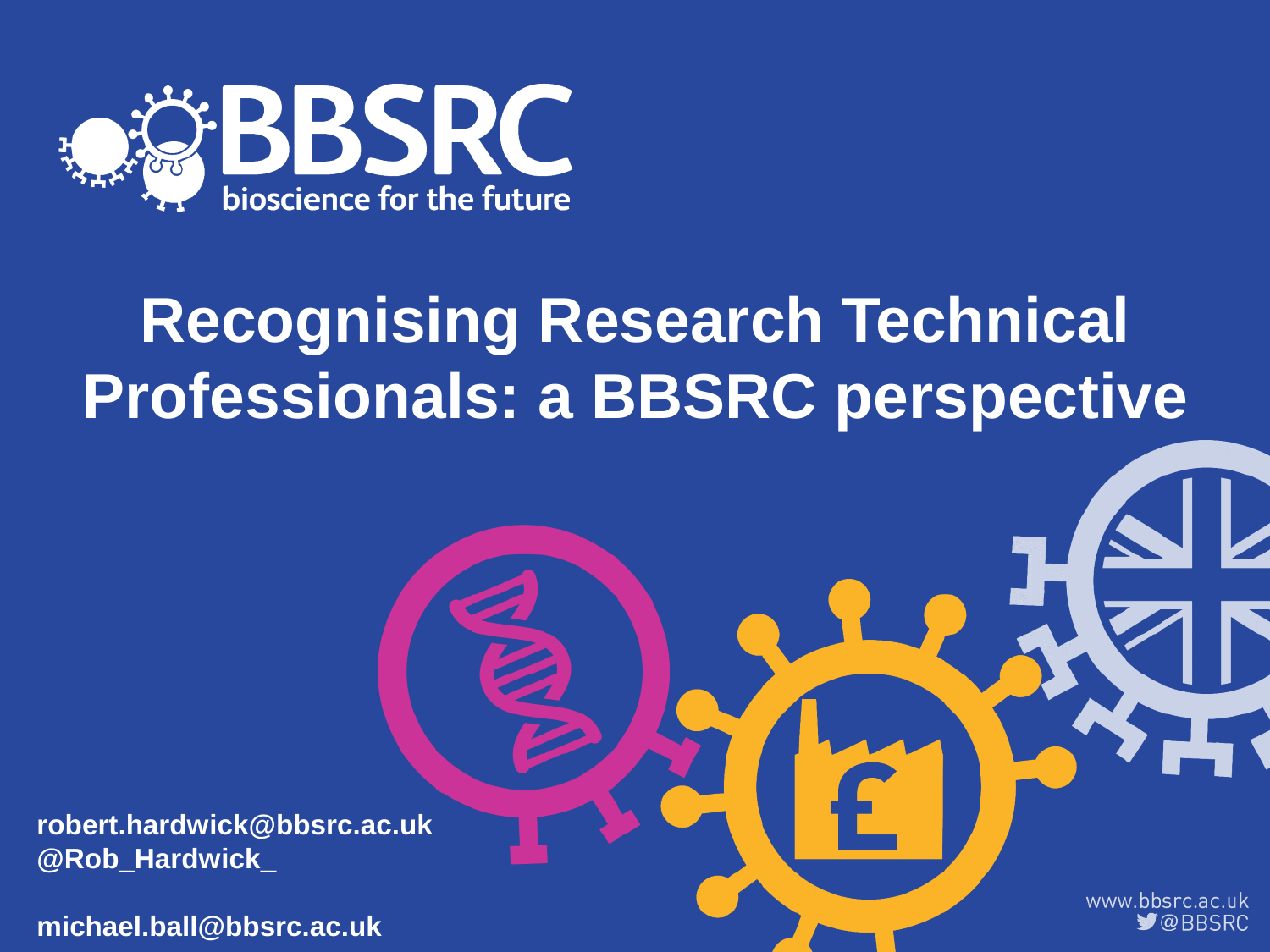### **Growing and attracting talent**

Ensure the **supply of highly qualified, skilled and trained bioscientists** essential to:

- **maintain the UK research base, and support opportunities**
- **support innovation, enable growth in knowledge-intensive industries,** and attract inward investment to the UK



*Providing a skilled workforce in the UK maximising the benefit of our science, to economy and society*

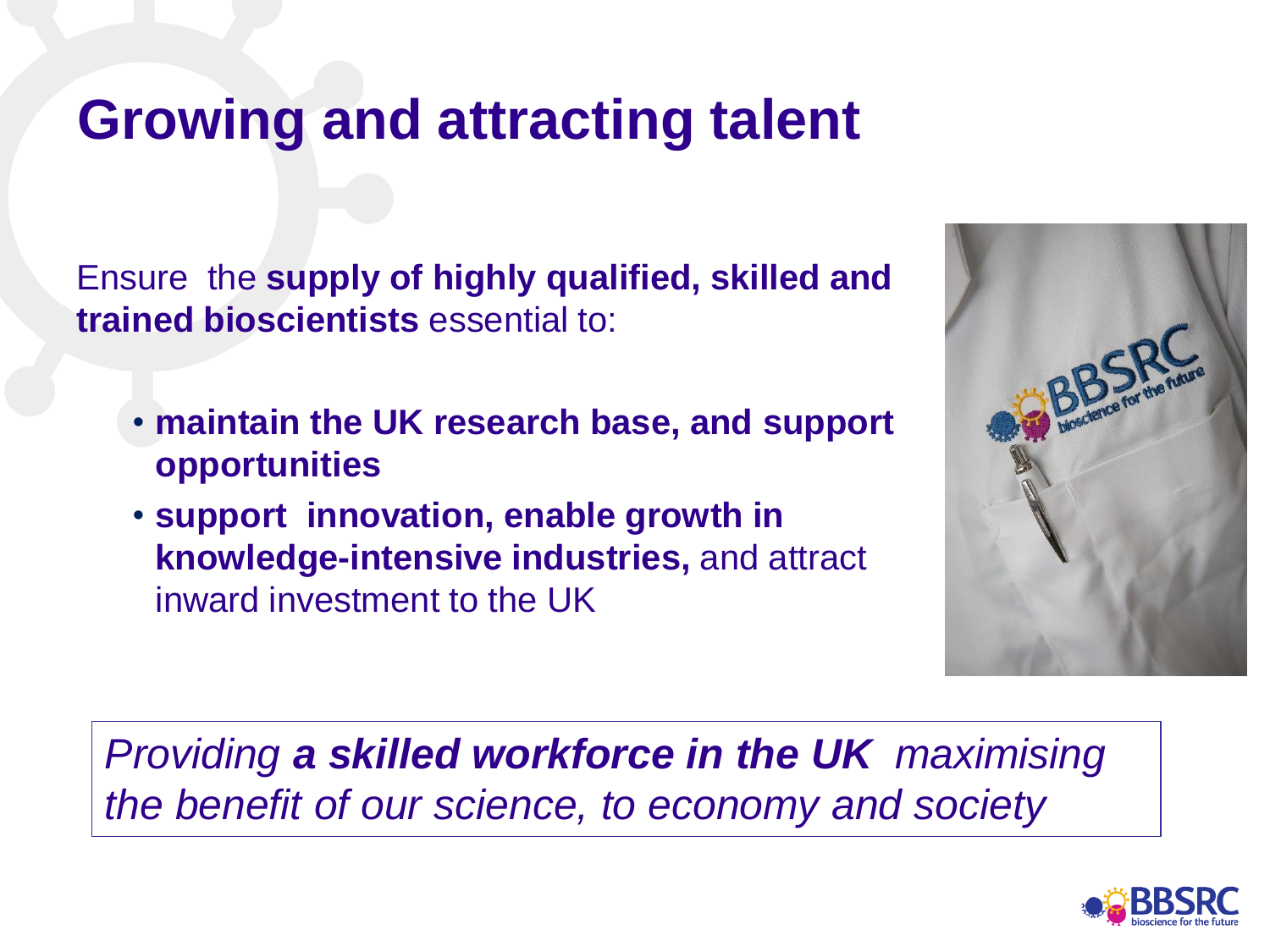### **RCUK Statement of expectations for technology / skills specialists**

*"Research Councils want to ensure that technology / skills specialists funded through our investments are well supported as equal members of research teams, and have access to appropriate career development and progression."*

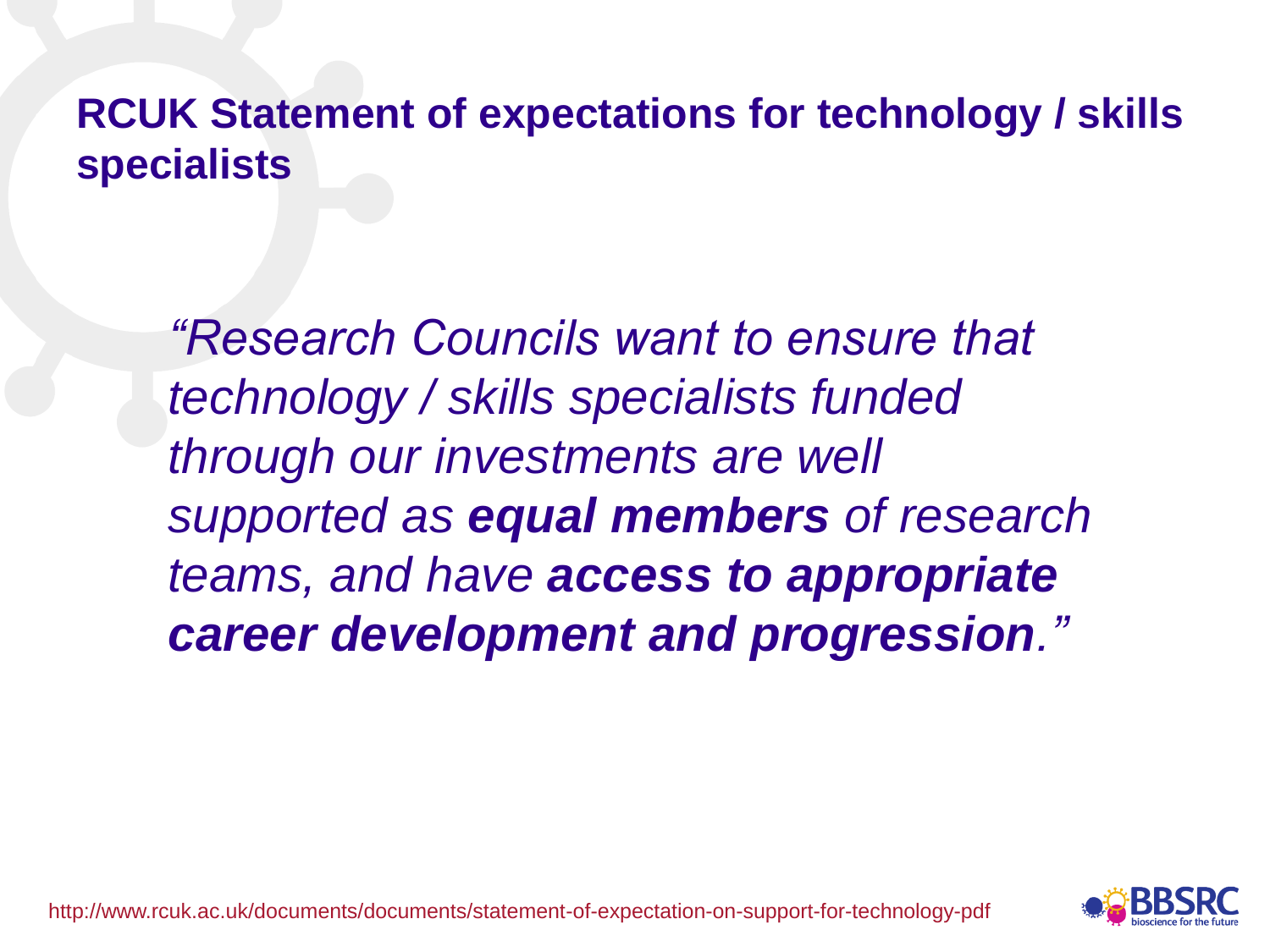# **Engaging with Research Technical Professionals**



BBSRC… should establish whether the evidence for difficulties in career transition match the perception and should seek to support them where possible.



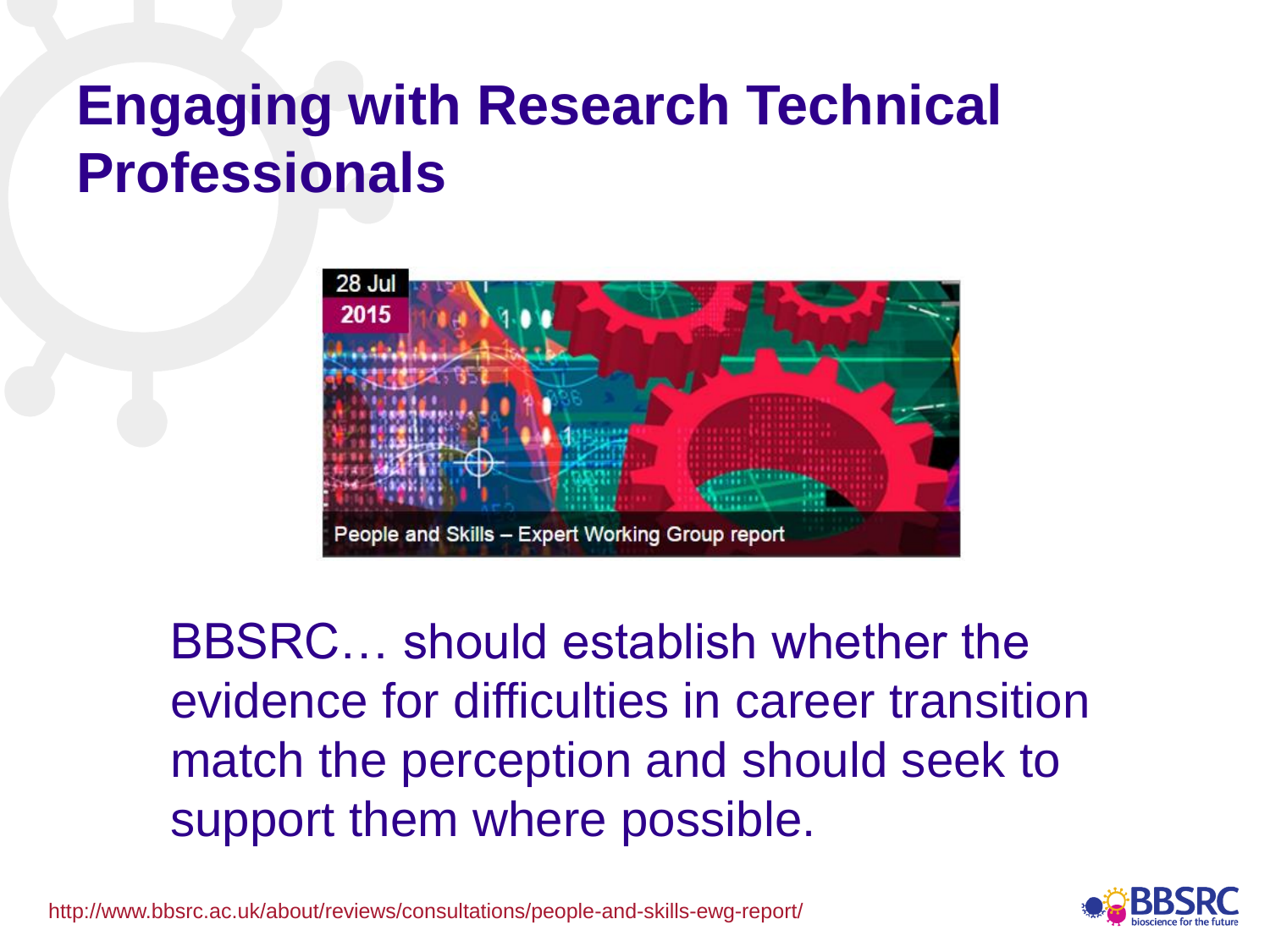# **Surveying Research Technical Professionals**

**NATURE | CORRESPONDENCE** 

Performance metrics: Forge a clearer path for technical careers

Michael Ball, Rob Hardwick & Kelly Vere

Affiliations | Corresponding author

Nature 540, 199 (08 December 2016) | doi:10.1038/540199c Published online 07 December 2016

#### **Diverse roles and responsibilities**

- ~400 unique job titles returned!
- 47% teach and 69% supervise students
- 45% have procurement and finance responsibilities
- 88% provide training

#### **Diverse backgrounds**

- 51% had PhDs, 16% Masters and 25% undergraduate degree
- 46% female

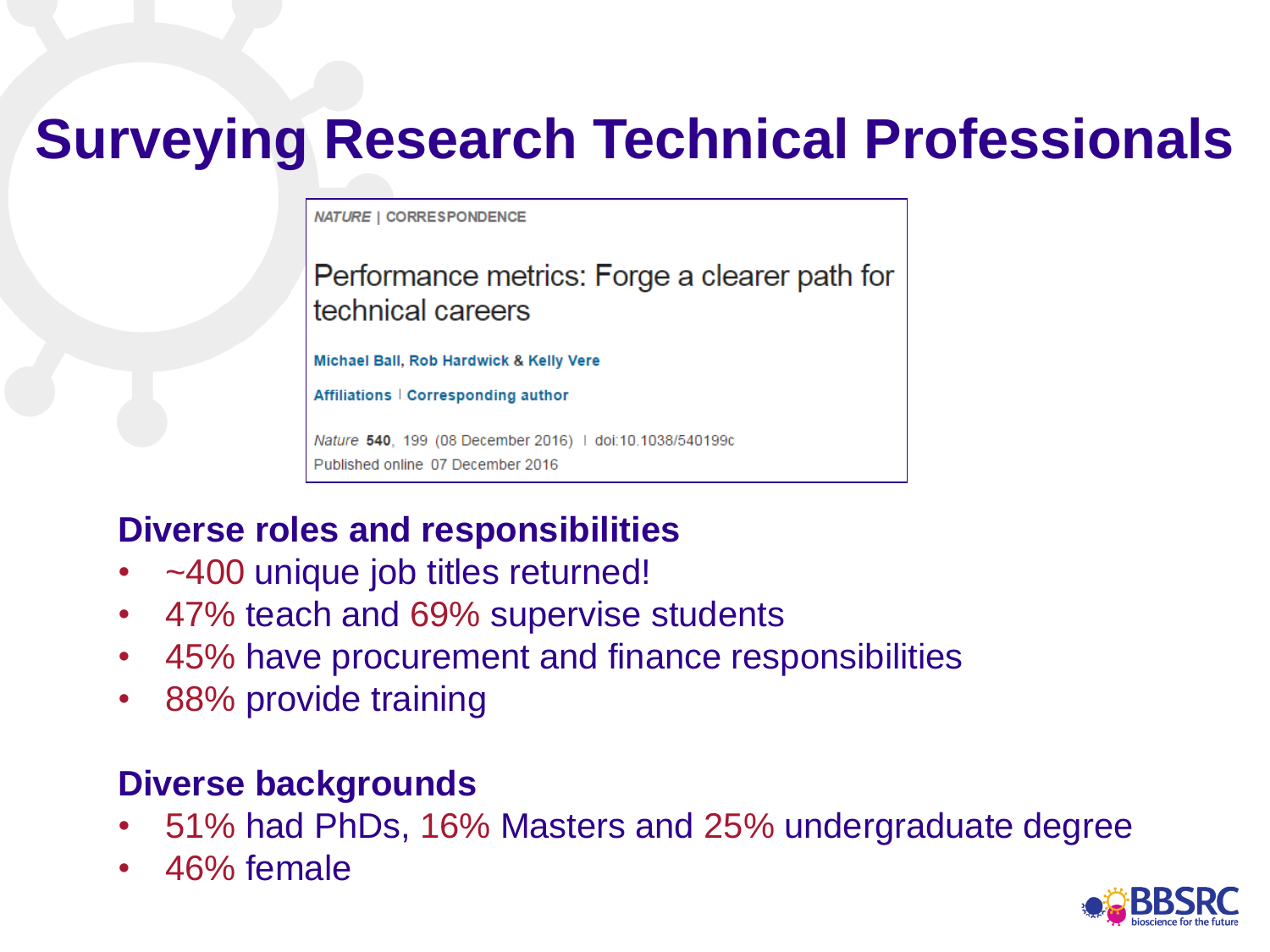## **Surveying Research Technical Professionals**

**NATURE | CORRESPONDENCE** 

Performance metrics: Forge a clearer path for technical careers

Michael Ball, Rob Hardwick & Kelly Vere

Affiliations | Corresponding author

Nature 540, 199 (08 December 2016) | doi:10.1038/540199c Published online 07 December 2016

#### **Contributing to research**

- 80% contributed work leading directly to academic papers; 21% report being mainly first author.
- 22% write research grants; 12% believe they are personally eligible to apply for BBSRC funding.

#### **Management of technical roles needs improvement**

- 61% have up-to-date role descriptions
- 33% have clear performance metrics
- 22% have not accessed professional development training.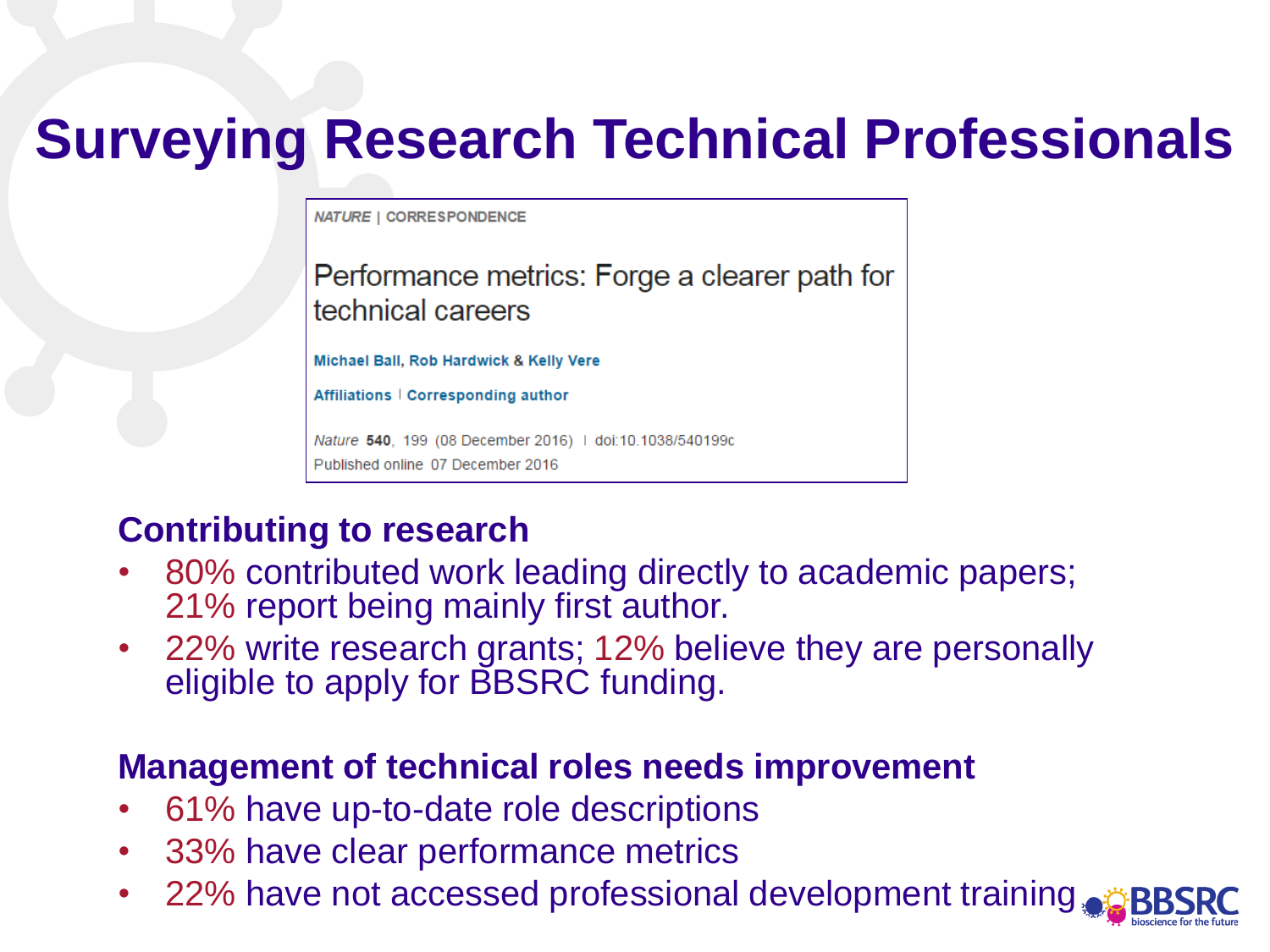## **Workshop outputs**

### • **Understanding and recognition of technical roles**

- More standardised job titles and descriptions
- Recognition on grants and papers
- Case studies of technical staff
- Promoting technical careers in schools

### • **Access to training**

- Standardised training and qualifications
- Fellowships for technical specialists

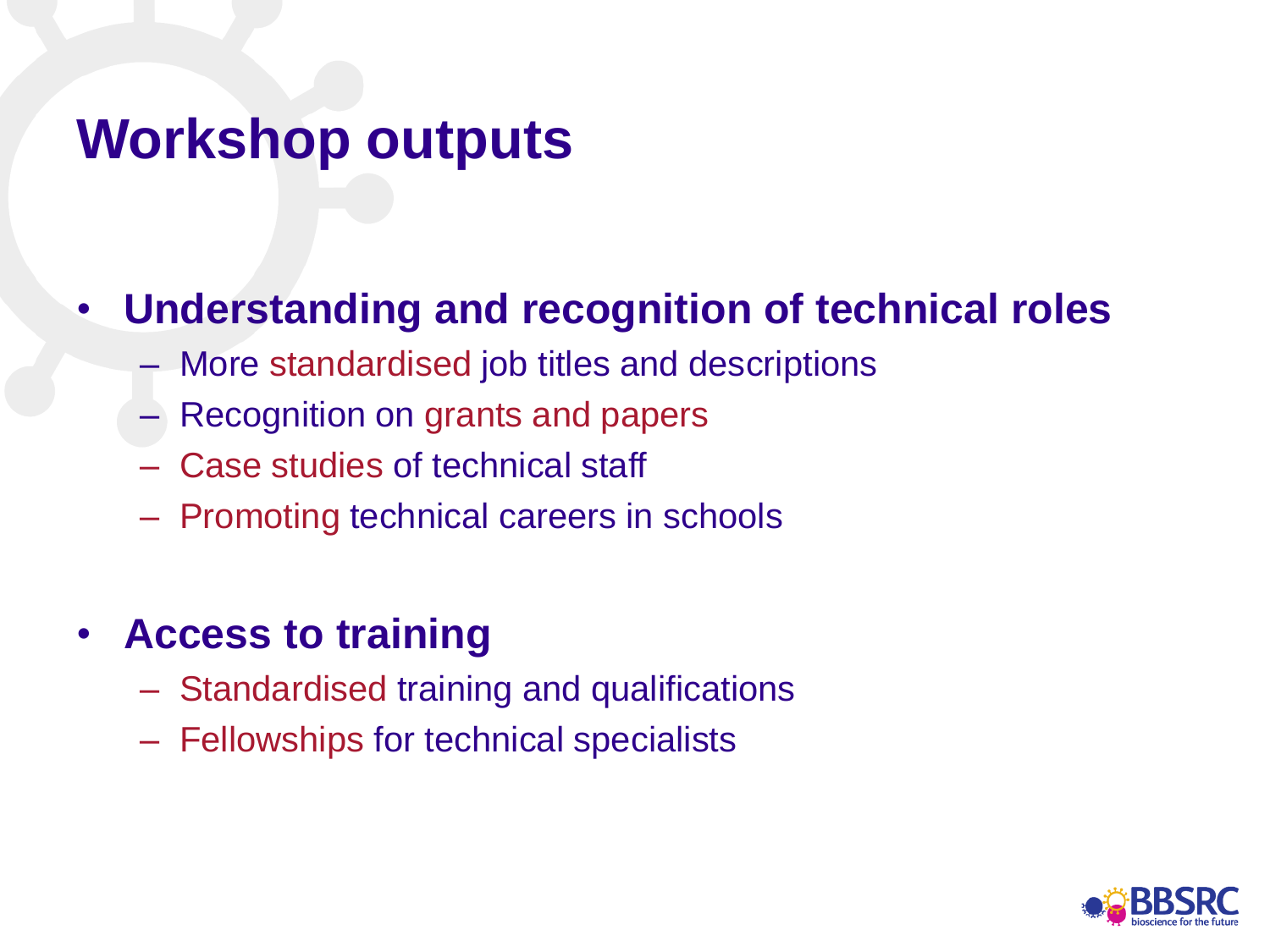## **Workshop outputs**

### • **Career structures and opportunities for progression**

- More relevant performance metrics
- Need clear career tracks
- Lack of technical leadership in organisational structures
- Mentorship and secondments
- **Access to funding**
	- Grants for technical staff

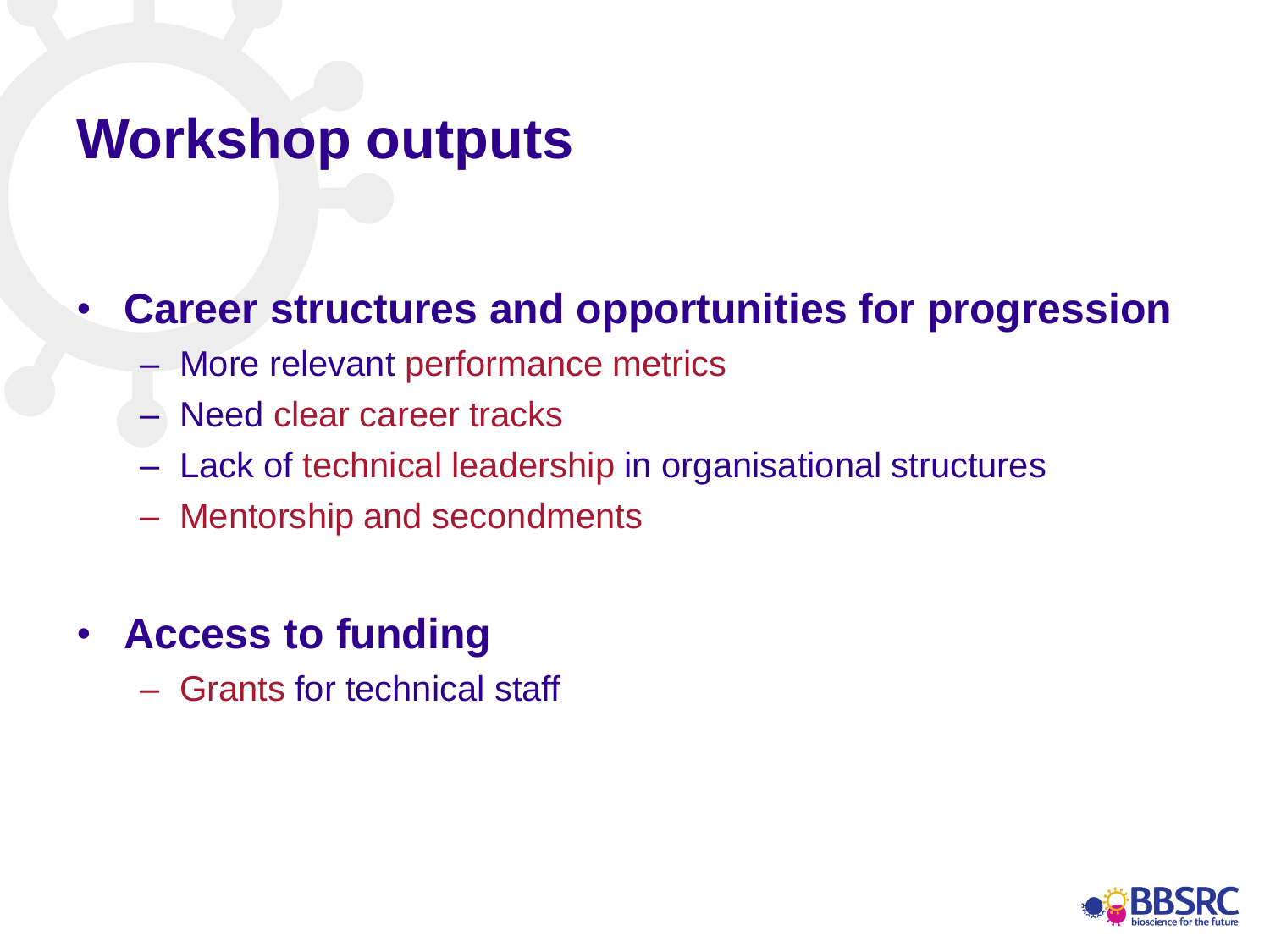### **Next steps**



- We have initiated an Working Group to help us to synthesise the information from the workshop and survey, and form an Action Plan
- The group will report by early 2018
- We are taking the opportunity to work with other partners (move to UK Research and Innovation)